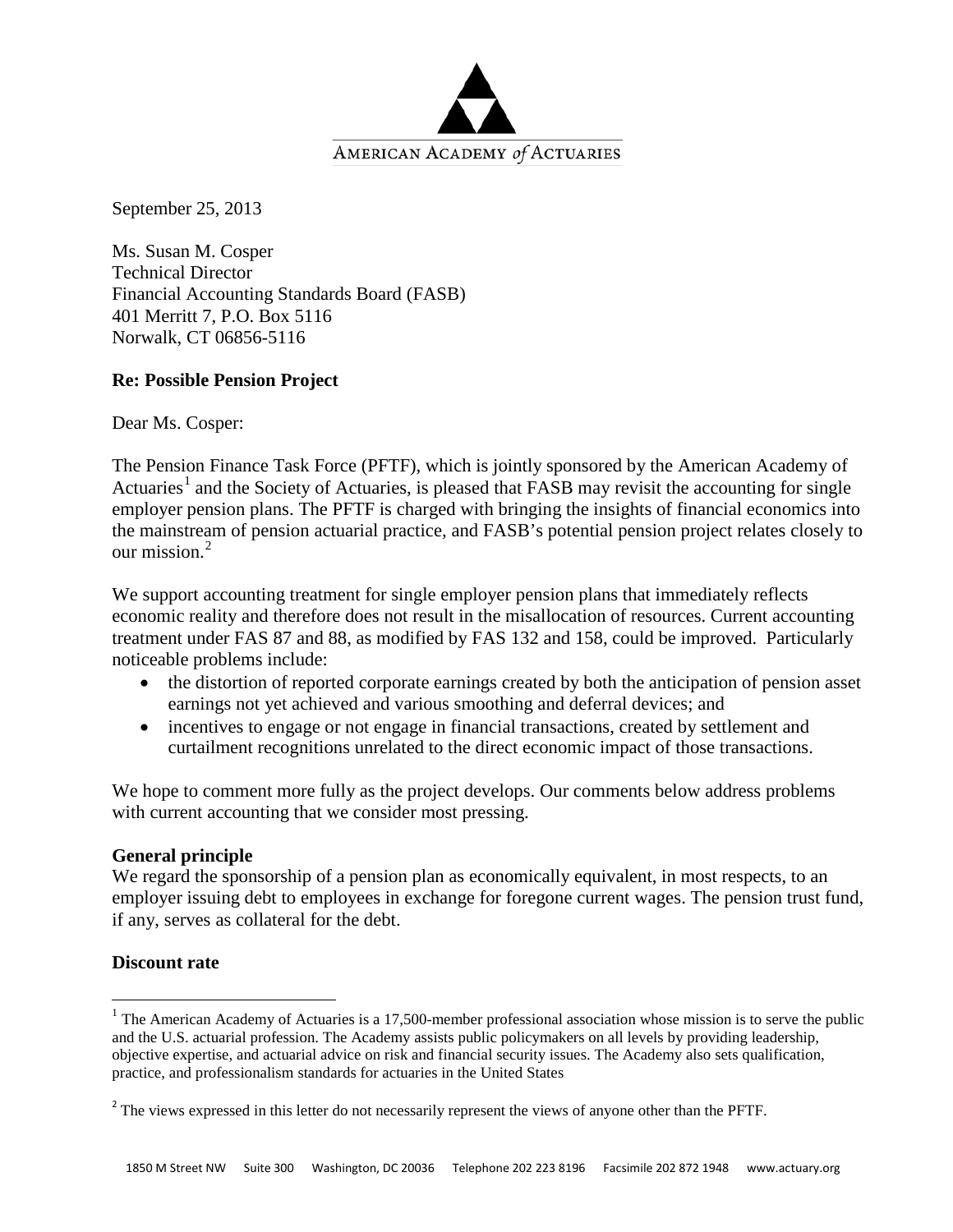The discount rate or rates used to discount the pension obligation should reflect the seniority of the debt, the level of collateral provided, the credit-worthiness of the employer and any extra-contractual obligations created through the operation of law. That is, the pension discount rate should correspond to interest rates observable in the capital markets for debt that is similar in amount, timing and risk of default.

Pension plans subject to ERISA, as modified subsequently through the Pension Protection Act (2006), create debt that is collateralized by segregated plan assets; there is typically very little default risk, and the discount rate should therefore generally be very close to cash-flow matched Treasury or swap rates. When an ERISA plan is poorly funded and the sponsor is at risk of liquidation before it can fully fund the plan, a discount rate closer to the rate it would have to pay on debentures may be warranted. We note that some companies that go through Chapter 11 bankruptcy proceedings emerge with their pension debt intact, which argues for a rate reflecting a lower default risk than might otherwise be suggested by the sponsor's credit-worthiness.

Unfunded plans, typically supplementary executive plans, do not have dedicated collateral and are less likely to survive a bankruptcy reorganization; this implies a discount rate similar to the rate the company would have to pay on debentures with a comparable term structure.

# **Expected return on assets**

Ideally, actual asset returns should be recognized in P&L. Expense volatility, which is often raised as a reason not to report actual return, can be managed through asset-liability management techniques. Not recognizing unmanaged volatility is misleading and potentially harmful to many interested parties. We believe that accounting that appears to manage risk through smoothing and deferral is a poor substitute for real risk management.

Currently, under both U.S. GAAP and International Financial Reporting Standards (IFRS), asset return is divided into two components:

- *The P&L component*. Under U.S. GAAP, the return-on-assets component of pension cost is calculated by applying the "expected rate of return" of a portfolio, which usually includes risky assets, to the current value of that portfolio. Under IFRS, effectively, the discount rate used to value obligations is applied instead of the expected rate of return.
- *The Other Comprehensive Income (OCI) Component*. Under both U.S. GAAP and IFRS, the OCI component of asset return is equal to the difference between the actual return on the investment portfolio and the P&L component described above. Under U.S. GAAP, the OCI component is "recycled" into P&L eventually if it is not first offset by subsequent asset gains or losses. Under IFRS, this component may not be recycled.

We would prefer including the actual asset return in P&L and dropping any OCI component. If that is not possible, then the P&L component should be the return as if the entire portfolio were invested in a cash-flow matching portfolio of default-free assets, such as U.S. Treasuries.

Taking market risk should not be rewarded until risk premiums are actually realized, as there is no immediate value created by shifting assets from default-free assets to riskier assets. A less preferable alternative, but still superior to current U.S. GAAP treatment, would be to adopt the IAS 19 practice of effectively applying the discount rate to the assets for determining the P&L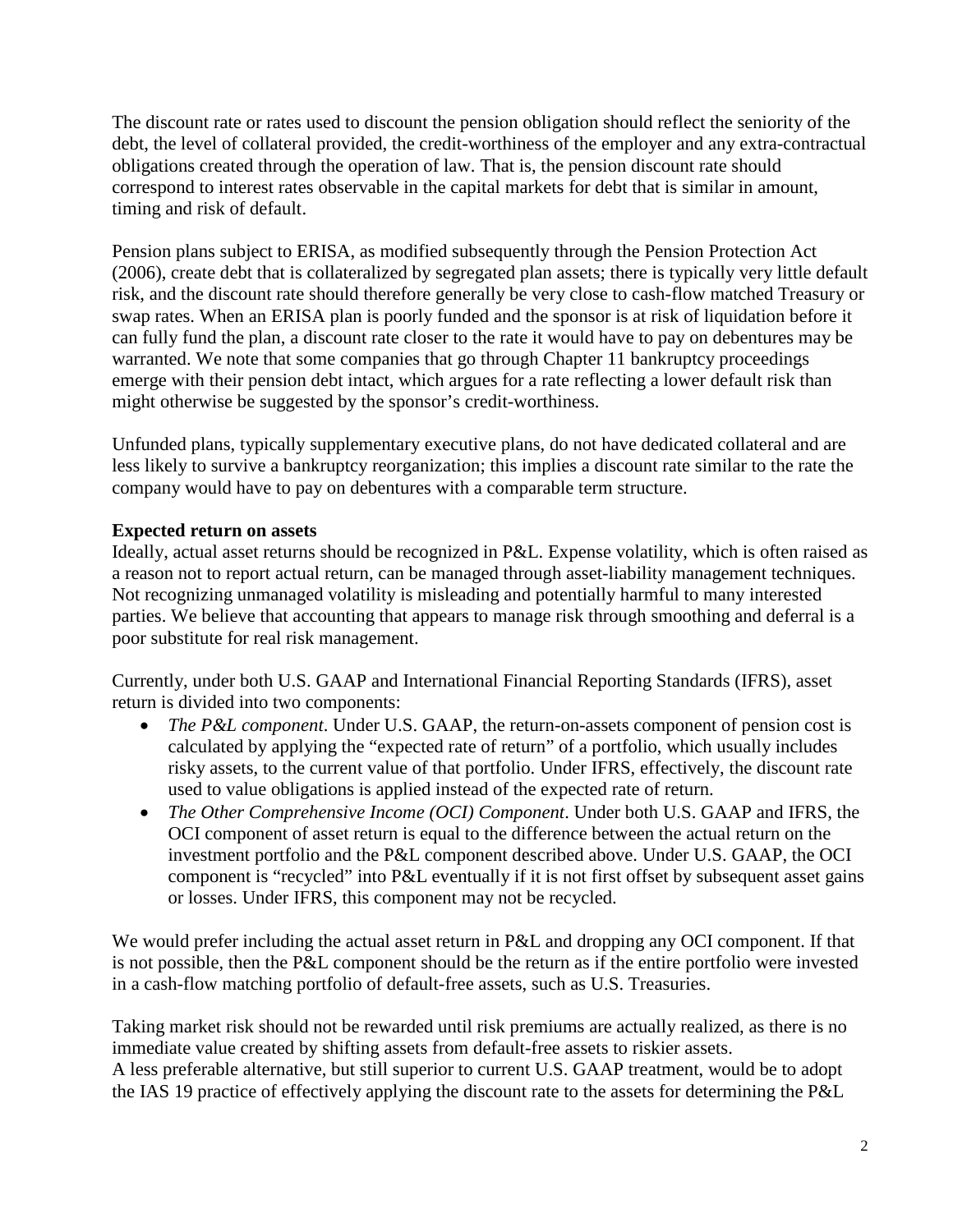component. This treatment has the relative advantage of not reflecting risks taken beyond those reflected in liabilities.

## **Asset smoothing**

To best reflect economic reality, asset smoothing should not be permitted for any purpose.

### **Gain/loss, prior service cost, settlements, curtailments, and other nonrecurring events**

We believe the economic impact of events that trigger these accounting items should be recognized immediately when those events occur.

# **Classification of net periodic cost**

Net periodic cost is the sum of components that might logically appear under separate headings in P&L:

- The service cost component is part of current compensation
- The interest cost component is part of interest on debt
- The asset return component is part of the return on investments held by the company

# **Measure of balance sheet liability for final-salary related plans**

The measure that best reflects the value of the promise depends on the extent to which future pay increases are part of the employer's legal obligation, such as an executive's employment contract or a union contract, each through its respective term. That is, we believe it preferable to report an ABO, rather than a PBO, liability for most salary-related plans. Salary increases are at least partly under the control of the parties to the employment contract and will be negotiated or determined in the future. Further, in no other instance that we know of are anticipated salary increases factored into the financial statements. Information on future projected increases in liabilities may be more appropriate for disclosure as opposed to reporting.

# **Accounting for cash balance plans**[3](#page-2-0)

We would prefer that the ABO be reported for all plans. If that is not possible, we note that, in our experience, the current application of the projected unit credit cost allocation method to cash balance plans is not consistent among sponsors. For example, if a cash balance plan includes annual pay (principal) credits that increase with age and/or service, some sponsors will reflect the future higher pay credits (usually prorated over service), while others will merely reflect current account balances as of the measurement date.

The current account balance is the amount that employers and employees assign to the value of the benefit at a point in time, and should thus be the benefit reflected in the financial statements.

# **Economic assumptions other than discount rates**

All economic assumptions, such as cash balance interest credits or lump sum conversion rates should be based on market data observable at the measurement date. For example, if annuities are converted

<span id="page-2-0"></span> $3$  A "cash balance plan" is a defined benefit pension plan where an employee's claim on trust (or employer) assets is defined as a hypothetical account balance that grows with interest and principal credits, analogous to earnings and contributions in a defined contribution plan. In a traditional defined benefit plan, in contrast, the employee's claim is typically defined as a monthly annuity, generally for the life of the employee after he or she retires.